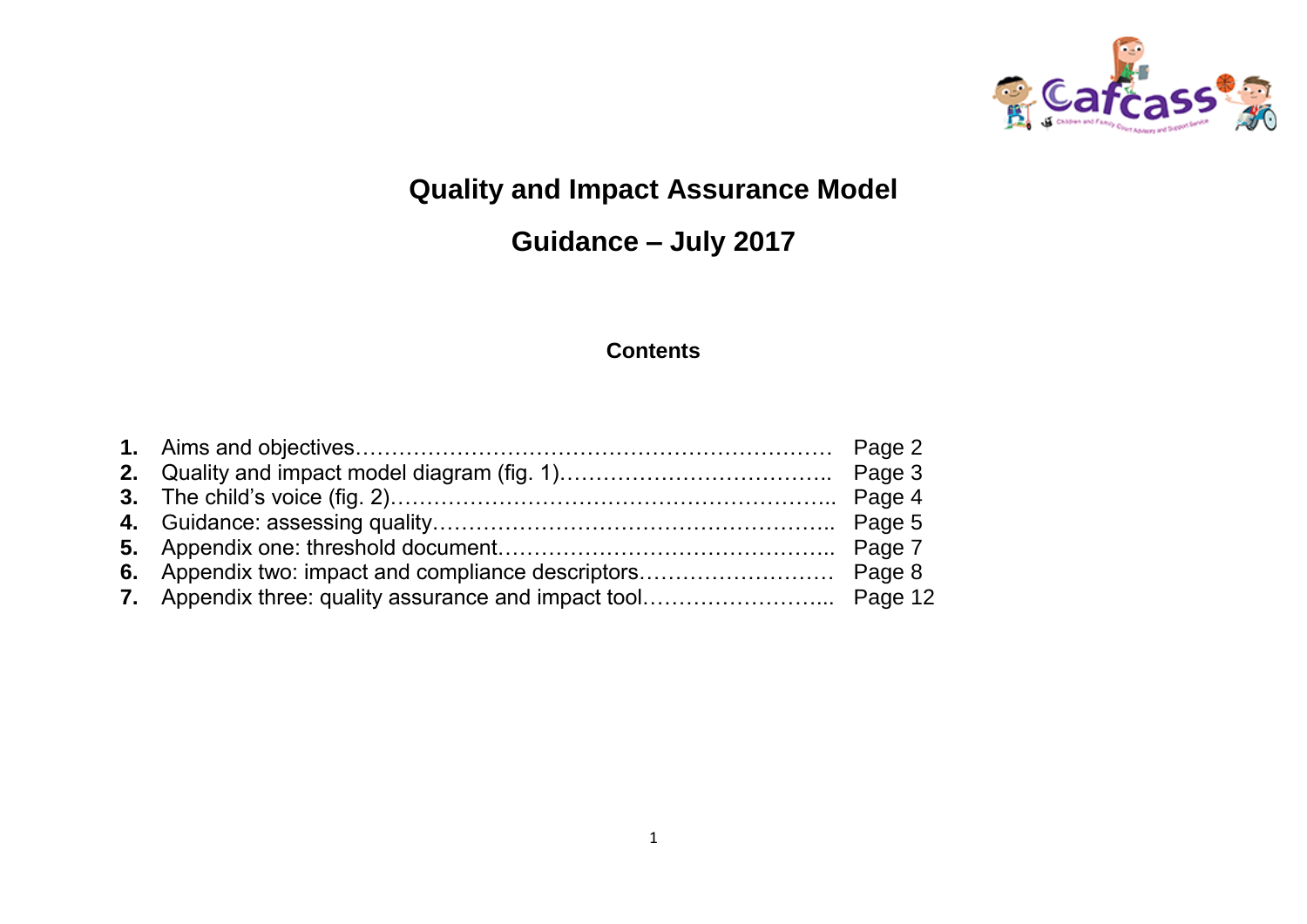#### **Key summary:**

- The model grades the quality of work based on the impact and outcomes for the child
- The process includes identifying learning and actions within all aspects of the case
- A grade of 'outstanding' is applied to cases where the impact and outcomes domains are assessed as good.

## **Model aims and objectives**

The Quality and Impact Assurance Model aims to focus the assessment of quality on outcomes for children. Outstanding practice is evidenced through value added intervention, demonstrating impact and achieving best outcomes for children, alongside high standards of professional competence and casework.

Fig. 1 (below) breaks down the key impact and outcome domains and what these domains mean in terms of the child's voice, how the child remains at the centre of our work and the measures in place to assess and monitor impact.

Fig. 2 (below) outlines the key domains that will be assessed in applying a grade to the work. It also outlines compliance indicators that will be considered for any identified learning to be logged. The two circles of impact and compliance overlap if the impact domains are assessed as good, which indicates an outstanding grade of quality.

This is a strengths-based model, assessing elements of good practice and evidenced impact and value added through Cafcass involvement in the case, in parallel to identifying key areas where improvements could be made to ensure better outcomes next time if the learning identified is applied.

Thresholds of practice standards have been developed to underpin the assessment of work with guidance offered below to consider how this should be applied. Descriptors are outlined for each of the outcomes and compliance domains, contained in appendix one, along with a brief threshold document (appendix two) that underpins the assessment of casework and quality assurance. A QA tool (appendix three) has been developed to act as a summary of the key assessment indicators to identify elements of evidenced good practice and impact, and to record a log of learning actions where better outcomes and compliance could have been achieved.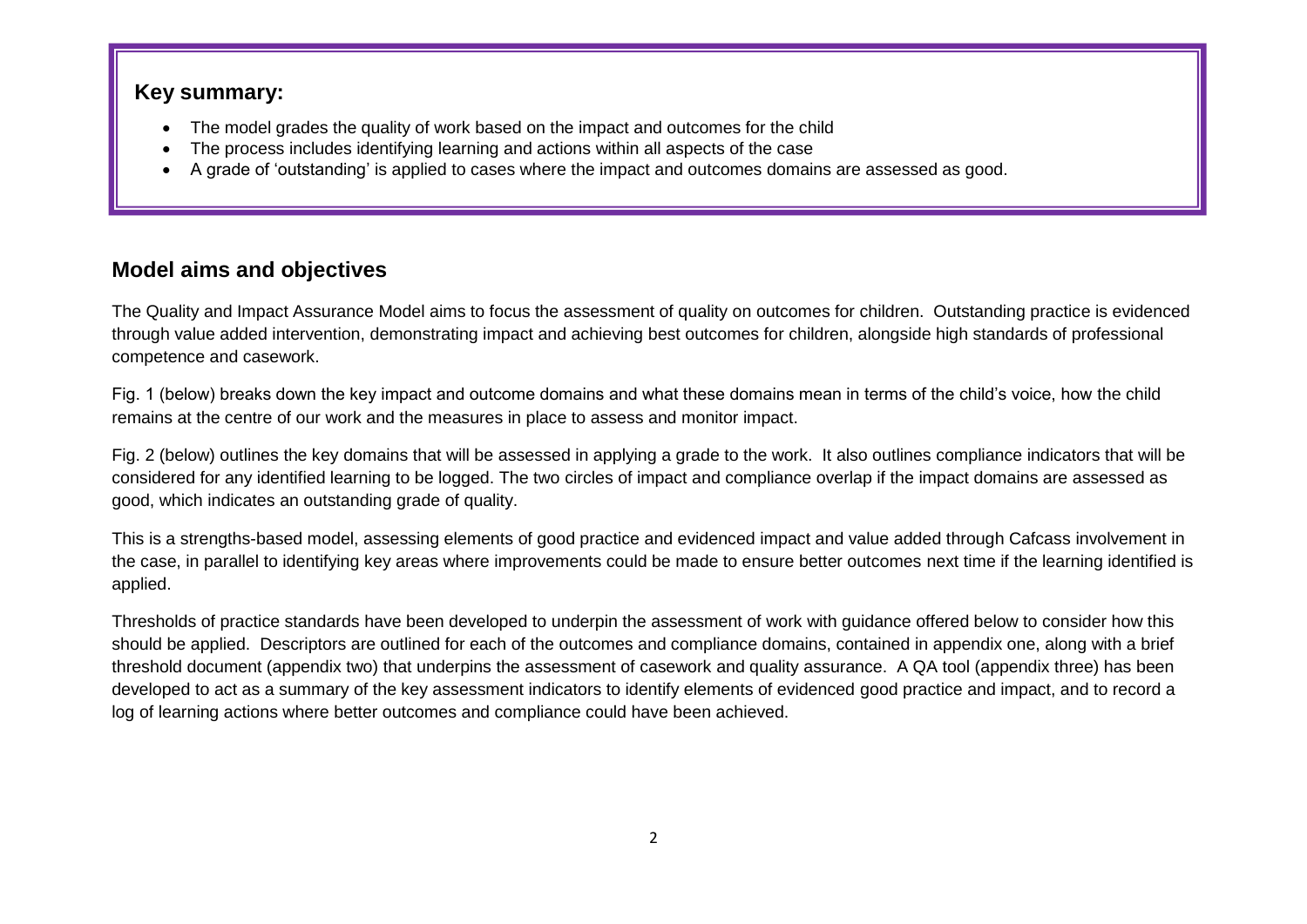# **Measuring the child's voice (fig. 1)**

| <b>Areas of impact</b>                                                                                                                                                                                                                                                                                                         | <b>Evidence of impact</b>                                                                                                                                                                                                                               | <b>Evidence of outcomes</b>                                                                                                                                                                               |
|--------------------------------------------------------------------------------------------------------------------------------------------------------------------------------------------------------------------------------------------------------------------------------------------------------------------------------|---------------------------------------------------------------------------------------------------------------------------------------------------------------------------------------------------------------------------------------------------------|-----------------------------------------------------------------------------------------------------------------------------------------------------------------------------------------------------------|
| Child seen and wishes and feelings<br>$\bullet$<br>used to inform recommendations<br>Evidence of understanding and<br>$\bullet$<br>analysis of the child's experience<br>Evidence of children being enabled to<br>$\bullet$<br>make choices where appropriate<br>Good child impact analysis included in<br>$\bullet$<br>report | Case recording includes details of<br>seeing child<br>Case planning includes seeing child,<br>tools and techniques to be used<br>Evidence informed practice tools and<br>direct work tools are well used and on<br>file<br>Analysis and recommendations | Final arrangements are safe and in<br>child best interests<br>Court Order reflects assessed<br>$\bullet$<br>recommendations<br>Final arrangements for the child will<br>$\bullet$<br>ensure needs are met |
| QA framework to measure impact and outcomes<br>QA tools<br>Practice observations<br>Collaborative QA (discussion with FCA)<br><b>Child Feedback</b><br><b>Stakeholder Feedback</b>                                                                                                                                             |                                                                                                                                                                                                                                                         |                                                                                                                                                                                                           |

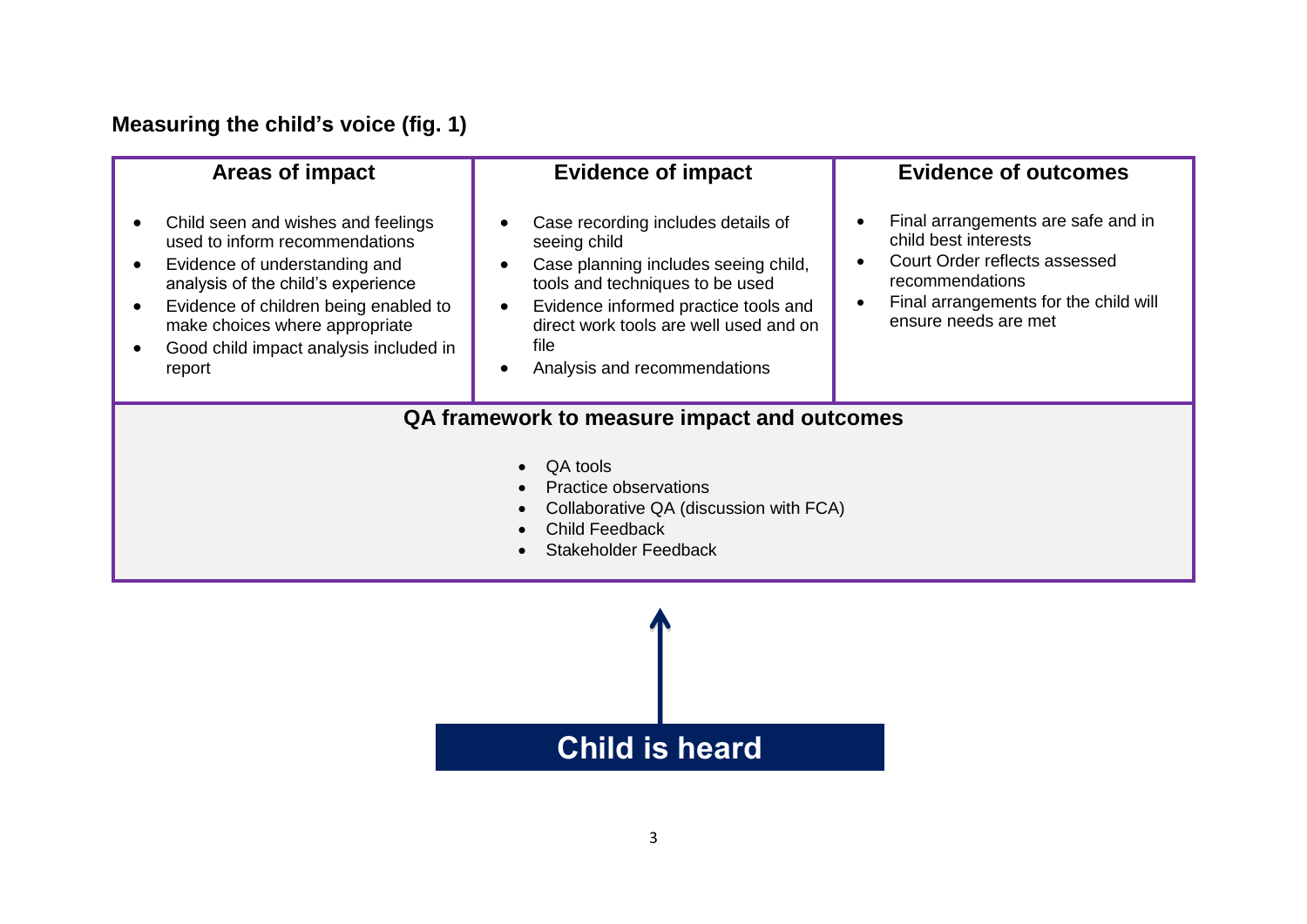**Quality and impact assurance model (fig.2)**



# **Outstanding outcomes**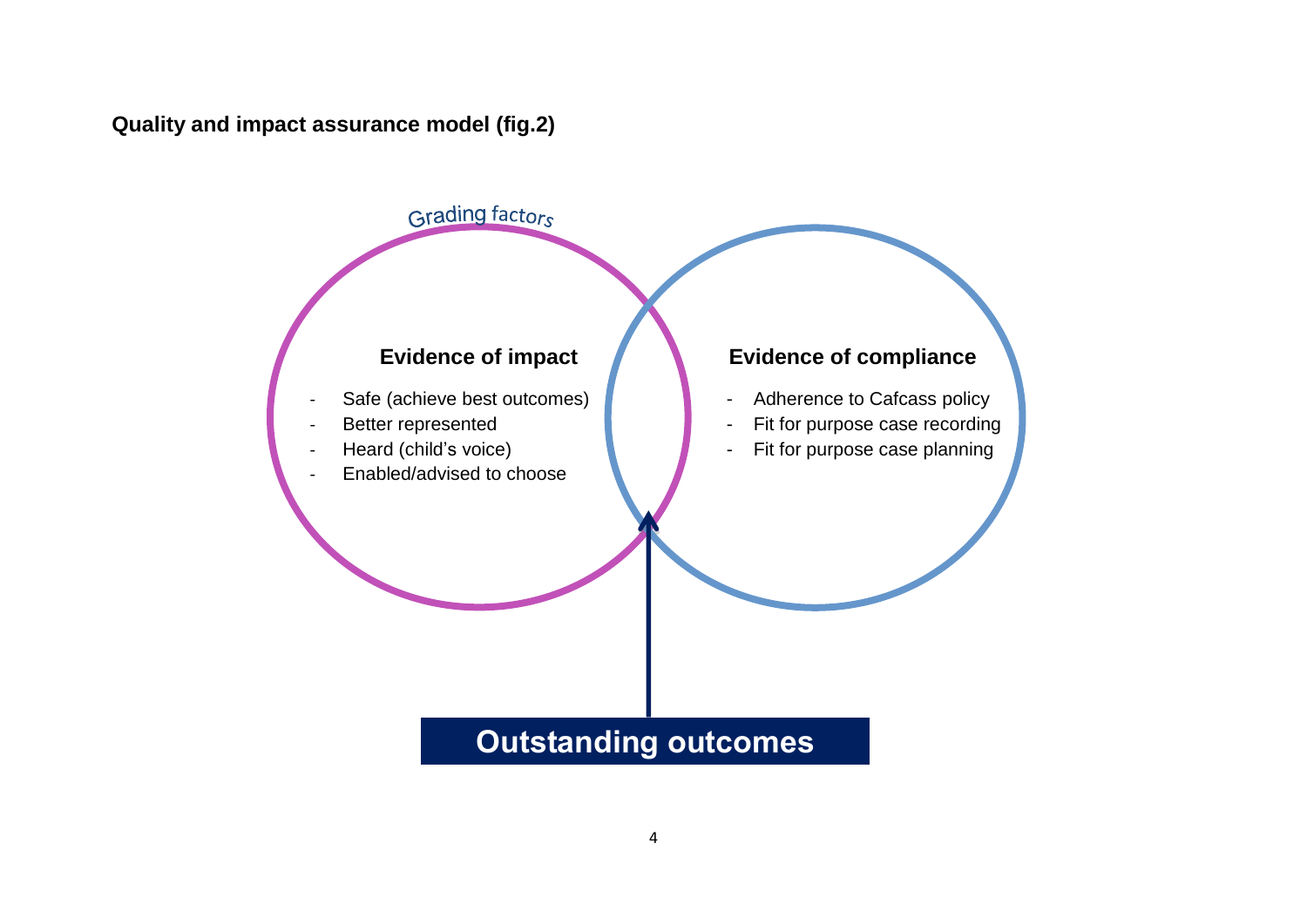#### **Guidance: assessing quality**

The quality of the casework should be measured by the value-added impact of the work and outcomes achieved for the child. The compliance and adherence to policy is also considered and any learning areas identified are recorded. Outstanding outcomes are achieved when the impact domains are assessed as good. Grades used in the model are **outstanding, good, met, requires improvement**. The aim is for work to reach a good/outstanding standard.

An **outstanding** grade reflects that all aspects of both the impact and compliance domains are assessed to be a good standard (fig 2. illustrates the two domain circles joining together). This is when the best outcomes for a child are likely to be achieved. Cases graded as outstanding can still have learning identified.

Work graded as **good** will have evidence of good practice and impact as evidenced through case planning, direct work with children, professional decision making recorded and succinct clear reporting to court. Any learning identified in compliance domains is minimal and will be logged as learning actions and improvements evidenced within the PLR process, to enable outstanding practice to develop and best outcomes for children.

The **met** descriptor recognises work that meets our safeguarding responsibilities but where practice is identified in either the compliance and/or impact domains that needs to improve in order to achieve a grade of good. Examples of areas that may lead to a met grade are addressed below. **Requires improvement** indicates where significant improvement is required to ensure immediate arrangements for the child are safe (impact) or that there is insufficient evidence on the file that outcomes are safe (compliance).

**Diversity** is captured in all areas of the Impact domains**.** The child being seen and their voices heard remain at the centre of the work done by the FCA. Enabled and advised deals directly with intervention and impact whilst the former are around the child's experience within the family and during the court proceedings. Capturing all elements of diversity in this way aims to highlight the significance of child centred practice and the impact it has on the outcome for the child.

## **Recording Learning points and Actions**

Any identified learning needs to be focussed and succinct in order to be useful to practitioners to take forward and apply to future practice. As a guide, consider and identify up to **three critical points** which would improve practice and achieve the best outcome. The learning actions will populate the individual FCA's learning log to ensure that learning themes are identified and to target any improvement work required. This will also enable practitioners and managers to review their learning outcomes and measure improvement over a period of time.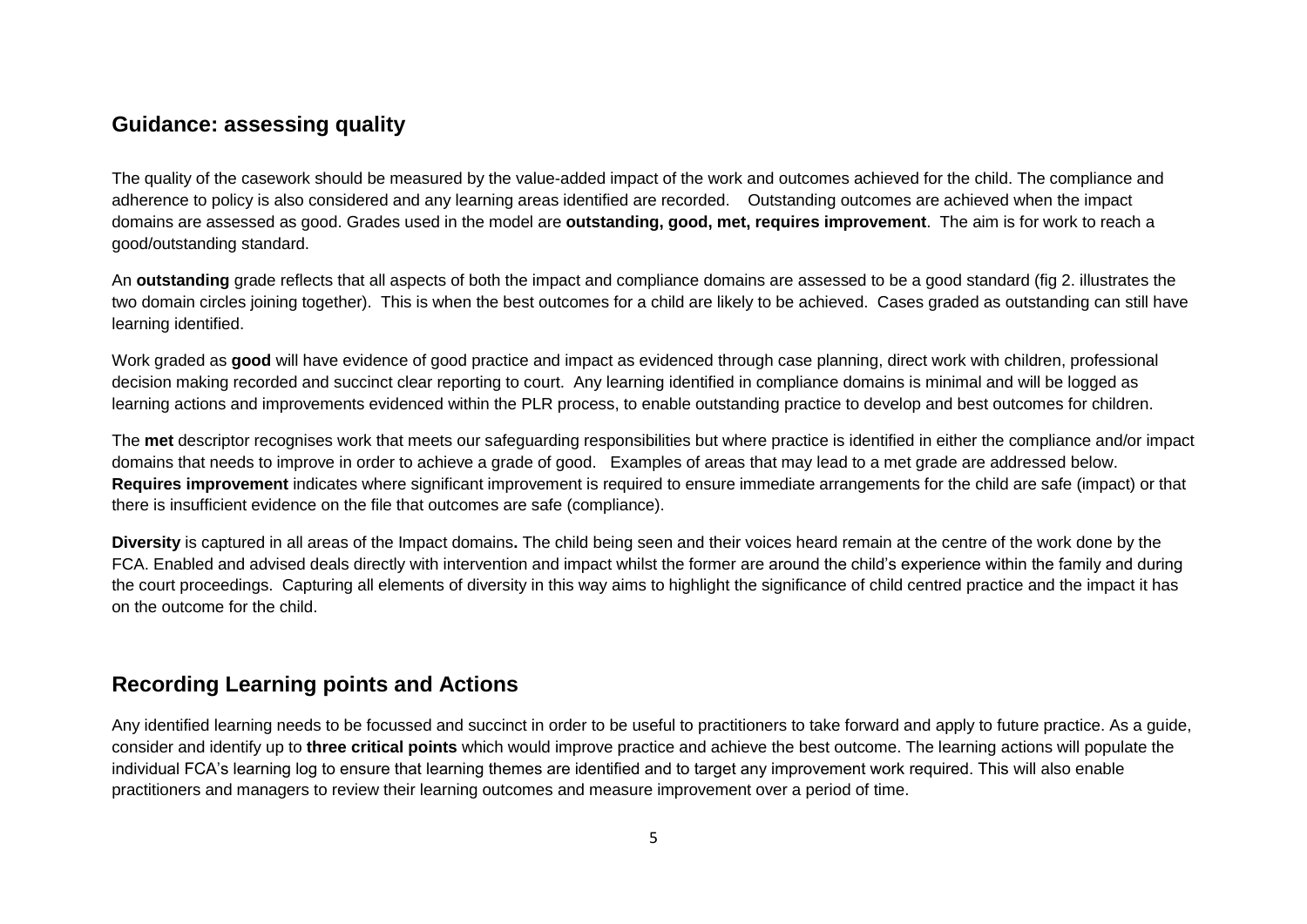#### **Safe**

- Children are safe and feel safe
- The significance of harm is assessed accurately
- Child welfare is paramount throughout the life of the case
- Risk is identified, analysed and managed effectively throughout the proceedings
- Relevant research, case law and assessment tools are incorporated into practice and professional judgement to inform the recommendations for the child
- Advice to the court supports an evidenced recommendation/proposal for an outcome that is the best that can be achieved at this stage in the child's life
- Secure attachments with consistent, loving and reliable carers, at as young an age as possible

#### **Better represented**

*(including advice to court, avoiding delay or drift)*

- Analysis and intervention is timely and unnecessary delay is avoided
- Uncertainty for children and young people is resolved quickly
- In public law cases evidence of feedback to the child including the child's view and understanding of the outcome.
- In public law cases evidence of engagement with IRO in line with Cafcass policy
- Documents are child centred, accurate, analytical, evidence informed and use respectful language

# **Child**

# **Outcomes**

#### **Enabled/advised to choose**

*(support*)

- Evidence of clear advice to service users about Cafcass role and our function
- Evidence that contact with children and young people helps them to understand their family situation
- Appropriate advice, signposting for support or alternative ways of dealing with issues
- Given their age and understanding, children and young people are enabled by Cafcass to influence what happens to them

# **Heard**

#### *(child's voice)*

- Evidence that children have been seen and seen alone
- The voice of the child is evident throughout the case
- The likely impact for the child is considered in WTFH cases based on evidence available
- The child remains the centre of safeguarding assessments in WTFH cases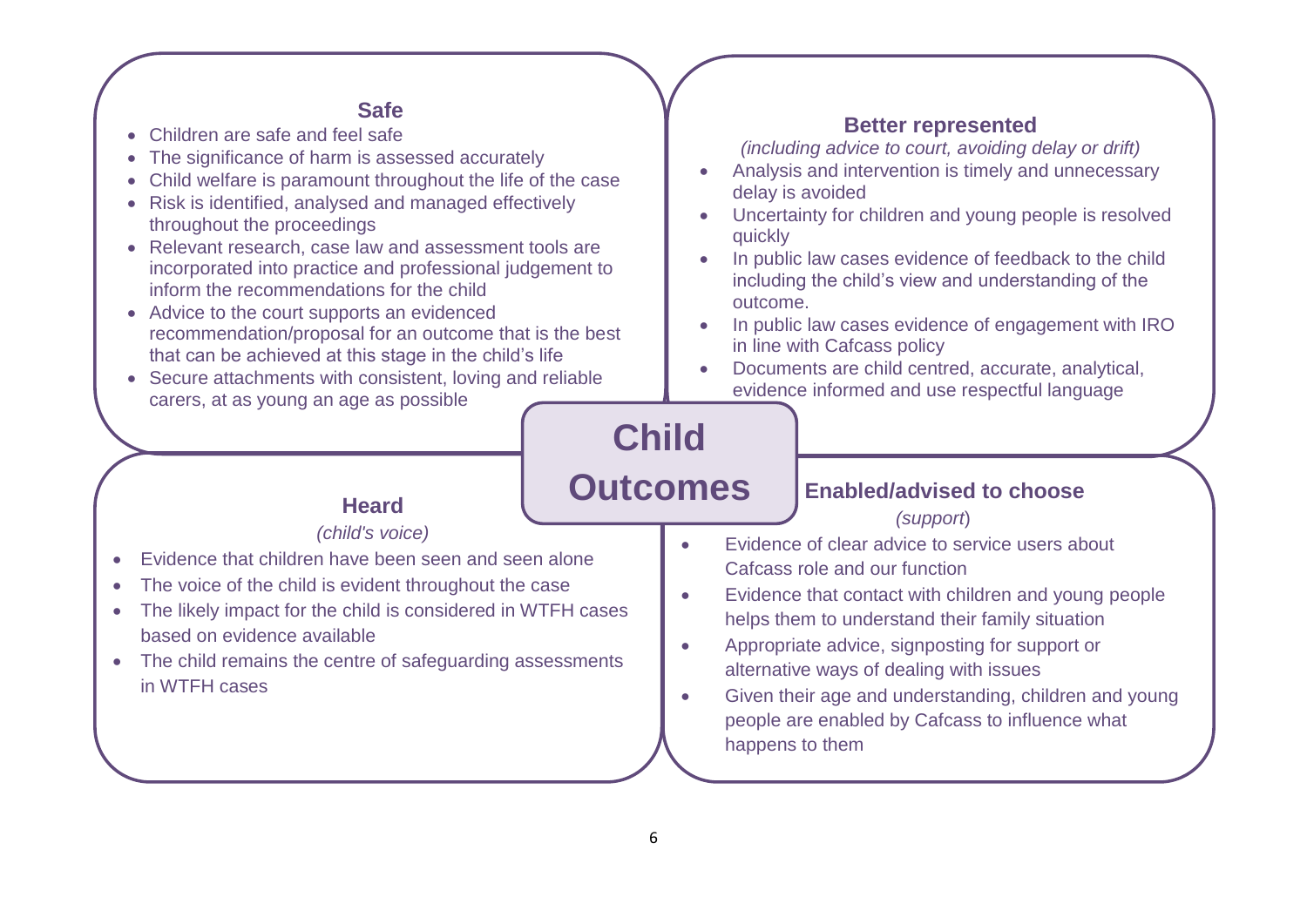#### **Appendix one: Threshold document for assessment**

In making decisions about grading, consideration is required of the areas as detailed in the impact descriptors. These are summarised as relating to the following:

**Safe – achieved a safe outcome Better represented – including advice to court, avoiding delay or drift Heard (child's voice) – impact and value added of the Cafcass service in respect of decision making Enabled and advised to choose**

'Work' to be graded includes reports, case plans, recording and professional practice, including performance at court, direct observations and feedback.

**Outstanding –** evidence that both areas of impact and areas of compliance are good, leading to an outstanding outcome for the child. This is outlined as good evidence of:

- ✓ Child seen and wishes and feelings used to inform recommendations (there are exceptional situations where not seeing the child is not achievable or desirable: professional decision making should be recorded in these cases)
- $\checkmark$  Evidence of understanding the child's experiences
- $\checkmark$  Child impact analysis (which includes risk analysis) included in report
- $\checkmark$  Case planning results in timely, proportionate, complete and child centred reporting
- $\checkmark$  Reports add value to the court's decision making.
- $\checkmark$  Evidence Informed practice tools and direct work tools used to inform analysis
- $\checkmark$  Report is succinct, legible and understandable to parents and child (dependant on age and ability)
- $\checkmark$  Professional presentation of written correspondence reports, case records and planning, including spelling and grammar
- ✓ Professional approach and engagement in face to face meetings and presentation to the court (observation of practice/feedback from service users)
- $\checkmark$  Evidence of professional decision making and appropriate management oversight recorded in the case
- $\checkmark$  Evidence of children being enabled to make choices where appropriate

| Outstanding<br>Impact domains & compliance domains are both good                                                                                                                                                                                                                                                                                                         | Good<br>Impact domains are good<br>(learning identified in compliance domains)                                             |
|--------------------------------------------------------------------------------------------------------------------------------------------------------------------------------------------------------------------------------------------------------------------------------------------------------------------------------------------------------------------------|----------------------------------------------------------------------------------------------------------------------------|
| <b>Met</b><br>Work that meets our safeguarding responsibilities but where practice is Significant improvement is required to ensure immediate arrangements for<br>identified in either the compliance and/or impact domains that needs to the child are safe (impact); or that there is insufficient evidence on the file<br>improve in order to achieve a grade of good | <b>Requires improvement</b><br>that outcomes are safe (compliance); or elements of practice are<br>significantly deficient |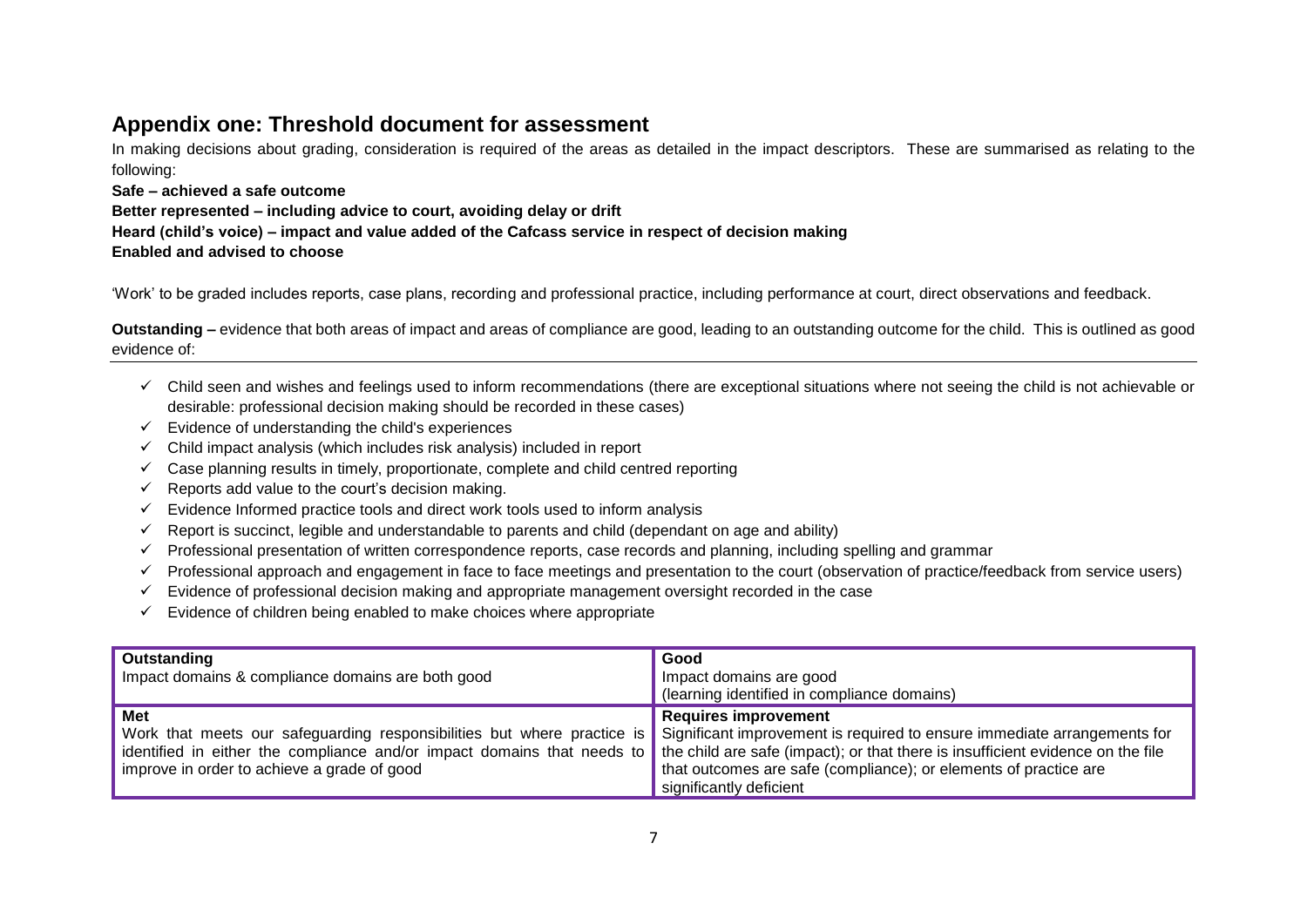## **Appendix two: Impact and compliance descriptors**

In accordance with the threshold document, a grade of **outstanding** should be given where all areas of assessment for both impact and compliance can be evidenced as good. The tables below therefore outline the areas of assessment that should be considered for each professional standard which sit within the outcome four domains, and how the grade descriptors should be balanced.

#### Impact outcomes

| <b>Professional</b><br>standards                                           | <b>Consideration for assessment</b>                                                                                                                                                                                                                                                                                                                                                                          | Good/met practice                                                                                                                                                                                                                                                                                                       | <b>Requires improvement</b>                                                                                                                                                                                      |
|----------------------------------------------------------------------------|--------------------------------------------------------------------------------------------------------------------------------------------------------------------------------------------------------------------------------------------------------------------------------------------------------------------------------------------------------------------------------------------------------------|-------------------------------------------------------------------------------------------------------------------------------------------------------------------------------------------------------------------------------------------------------------------------------------------------------------------------|------------------------------------------------------------------------------------------------------------------------------------------------------------------------------------------------------------------|
| Child seen and<br>wishes and feelings<br>used to inform<br>recommendations | • Where was child seen (alone or with others)<br>• The child was enabled to gain an understanding of<br>proceedings and possible outcomes<br>• The child was included in decisions on whether,<br>where and how to meet<br>• Venue - appropriateness<br>• Method of engagement, such as tools used                                                                                                           | • Good: all elements are present,<br>clearly recorded and child<br>appropriately engaged<br>Met: recording may not be clear, or<br>methods of intervention may not be<br>outlined. Tools may not have been<br>used effectively.                                                                                         | Child not seen/engaged and no<br>$\bullet$<br>defensible decision recorded<br>Work does not include the child<br>$\bullet$<br>and no evidence of<br>consideration or effective use of<br>tools to aid assessment |
| Evidence of<br>understanding the<br>child's experiences                    | • Diversity (how is each child unique)<br>Evidence of understanding and analysis of the<br>child's lived experience in relation to aspects of their<br>identity.<br>• Evidence of cultural-competence<br>• Additional needs<br>Child development<br>$\bullet$<br>Position in family/community<br>Sibling and other relationships<br>• Health and education<br>• Any other issues relevant to the application | • Good: All elements are present, and<br>recordings outline a clear overview of<br>the child, their experiences and<br>needs.<br>Evidence of how our analysis of<br>diversity has informed our<br>intervention.<br>• Met: Aspects of the child are included,<br>but their uniqueness or needs are not<br>fully explored | The diverse needs of the child<br>are not considered, and key<br>aspects that would ensure that<br>the child is safe are not<br>addressed.                                                                       |
| Evidence of children<br>being enabled to                                   | Engagement with FCA                                                                                                                                                                                                                                                                                                                                                                                          | • Good: All elements are present, with<br>engagement with the child clearly                                                                                                                                                                                                                                             | Child has not been engaged<br>$\bullet$<br>with no defensible decision                                                                                                                                           |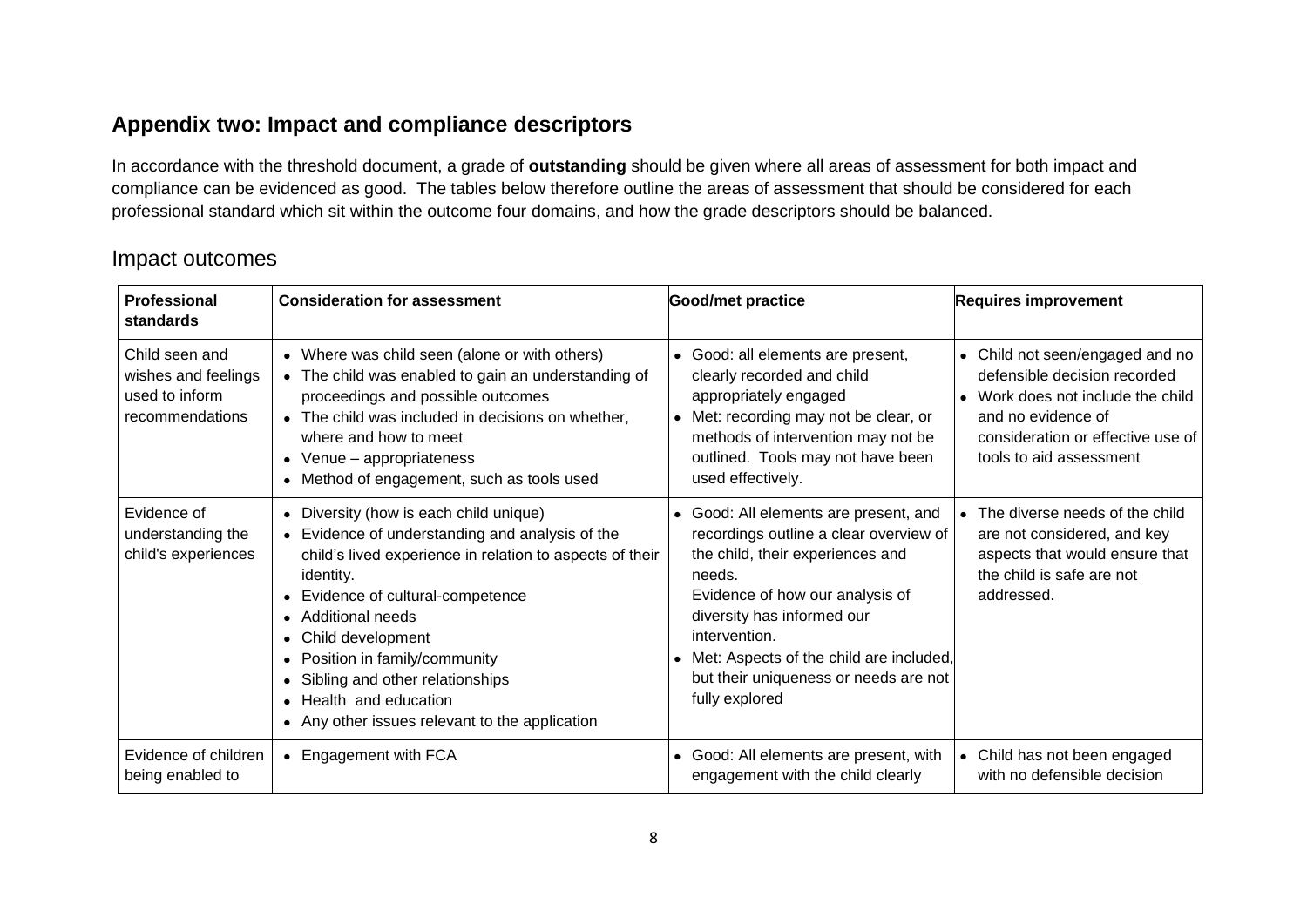| make choices where<br>appropriate                   | • The FCA understood child's capacity (for example,<br>age and ability, diversity needs)<br>• Empowered and supported to engage with the court,   •<br>i.e. letter to the judge; supporting and preparing to<br>see judges<br><b>Engagement with solicitors</b><br>$\bullet$<br>Information communicated to and from the child<br>Professional analysis and dialogue with carers and<br>young people<br>• Defensible decision making should assessment be<br>not to enable the choice of the child or to uphold a<br>choice<br>• Feedback throughout in relation to service received<br>The individuality of the child was considered | recorded in line with the child's age<br>and level of understanding.<br>Met: Child has not been fully engaged<br>in the process, or defensible<br>decisions around not engaging is not<br>clear.                                                                                                                                         | making to outline the basis for<br>this. Child has been omitted<br>from the process                                                                                                                                                                                                                                                                                                                            |
|-----------------------------------------------------|---------------------------------------------------------------------------------------------------------------------------------------------------------------------------------------------------------------------------------------------------------------------------------------------------------------------------------------------------------------------------------------------------------------------------------------------------------------------------------------------------------------------------------------------------------------------------------------------------------------------------------------|------------------------------------------------------------------------------------------------------------------------------------------------------------------------------------------------------------------------------------------------------------------------------------------------------------------------------------------|----------------------------------------------------------------------------------------------------------------------------------------------------------------------------------------------------------------------------------------------------------------------------------------------------------------------------------------------------------------------------------------------------------------|
| Good child impact<br>analysis included in<br>report | • Report includes relevant information on the above<br>• What has the child said ('child lifts off the page')<br>• Weight given to the views and reasoning for<br>supporting the choice of the child or not<br>• Child-centred reports<br>• Child would be able to understand the report should<br>they wish to read it (dependant on age and ability)<br>• Attachments – for example, letter to judge and other<br>material from the child to evidence direct work                                                                                                                                                                   | • Good: All aspects are present with the<br>report providing a clear account of<br>intervention and ensures the best<br>outcome is achieved.<br>• Met: Report addresses relevant<br>issues but may be detailed and lack<br>analysis. Outcome is safe though the<br>basis of the assessment and<br>intervention is not clear and logical. | Report recommendations are<br>not safe, or do not follow as a<br>logical consequence of<br>assessment. The report is<br>adult-focused rather than child-<br>centred, and does not address<br>key issues for the child.<br>Grammatical and spelling errors<br>significantly impact on the<br>quality and understanding of the<br>report. The long-term<br>arrangements for the child may<br>not be sustainable. |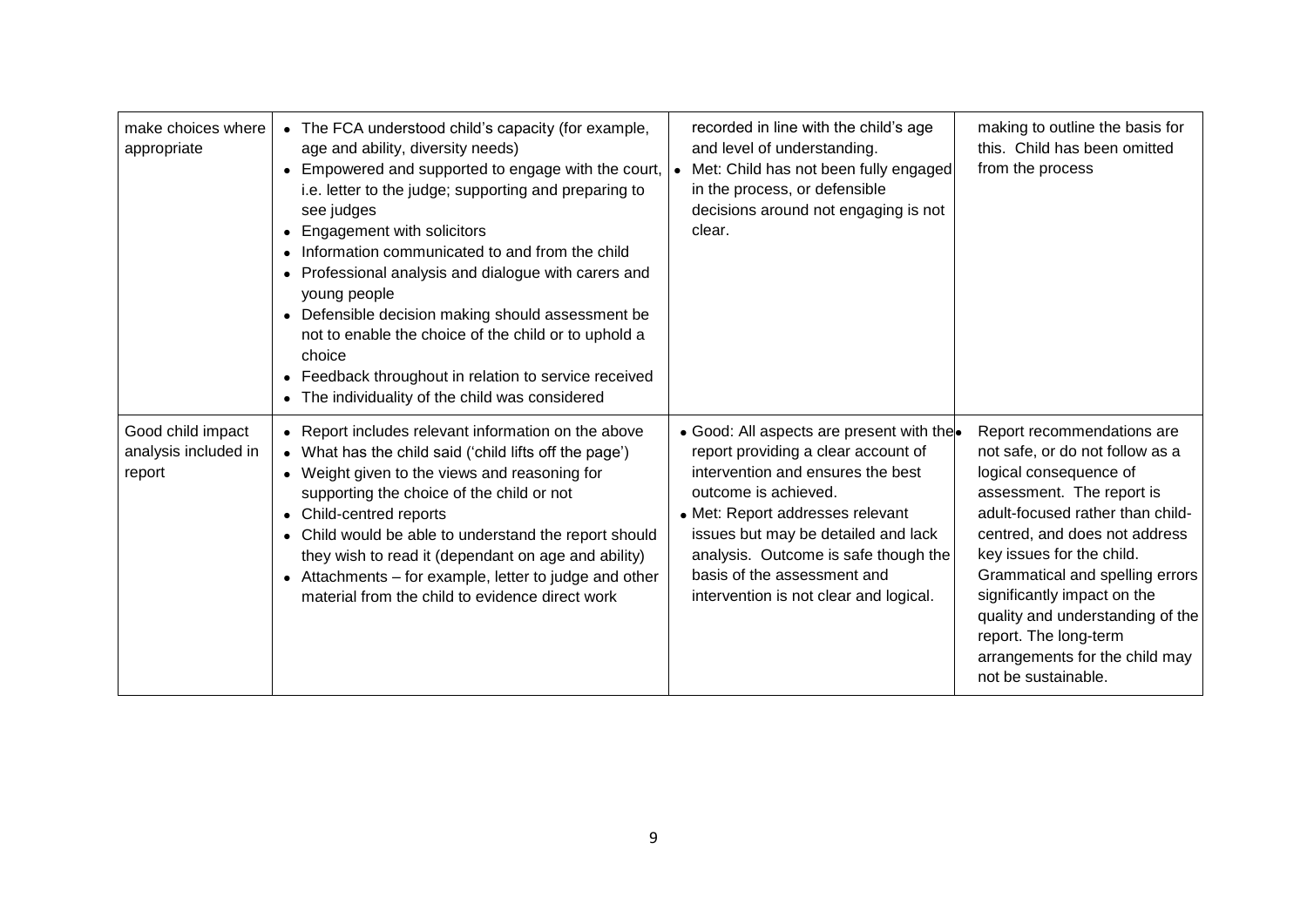## **Added Value**

| <b>Professional Standards</b>     | <b>Consideration for assessment</b>                                                                                                                                                 |
|-----------------------------------|-------------------------------------------------------------------------------------------------------------------------------------------------------------------------------------|
| Evidencing Added value and Impact | Safeguarding-e.g. alerting court to unsafe contact arrangements                                                                                                                     |
|                                   | Enable change $-$ e.g. FCA enabled the parents to understand the effect of dispute on their<br>children - parents changed behaviour                                                 |
|                                   | Confirm/validate evidence - e.g. clear recommendation confirmed LA assessment & gave court<br>confidence to make the order                                                          |
|                                   | Resolve dispute $-$ e.g. dispute resolved by FCA intervention & consent order made                                                                                                  |
|                                   | Complete proceedings - e.g. timely intervention and assessment enabled the court to conclude<br>proceedings in child's timescale                                                    |
|                                   | Child voice raised & heard - e.g. the child has been made more audible/ visible in the proceedings<br>Other - add any type of added value as relevant                               |
|                                   | No impact e.g. case simply repeated information from other agencies & our AV/impact was not<br>apparent and it would have been possible to do less with no detriment to the outcome |
|                                   |                                                                                                                                                                                     |

# Compliance outcomes

| <b>Professional</b><br>standard                       | <b>Consideration for assessment</b>                                                                                                                                                                                                                                                | Good practice (to enable an overall<br>outstanding grade)                                  | <b>Example learning</b>                                                                                                                                                                             |
|-------------------------------------------------------|------------------------------------------------------------------------------------------------------------------------------------------------------------------------------------------------------------------------------------------------------------------------------------|--------------------------------------------------------------------------------------------|-----------------------------------------------------------------------------------------------------------------------------------------------------------------------------------------------------|
| Case recording<br>includes details of<br>seeing child | Contact log recordings, clear and up to date<br>Venue and people seen are recorded<br>Summary of discussions outlined<br>Tools used are saved to file<br>Diversity information is recorded<br>There is accuracy in capturing key details such as<br>child needs, case factors etc. | Good: All elements are present and<br>recordings act as a clear summary of<br>intervention | Recording may not be clear, or<br>up to date. Tools incorrectly<br>saved recordings are absent,<br>out of timescale, or inaccurate.<br>Recordings may have significant<br>errors that impact on the |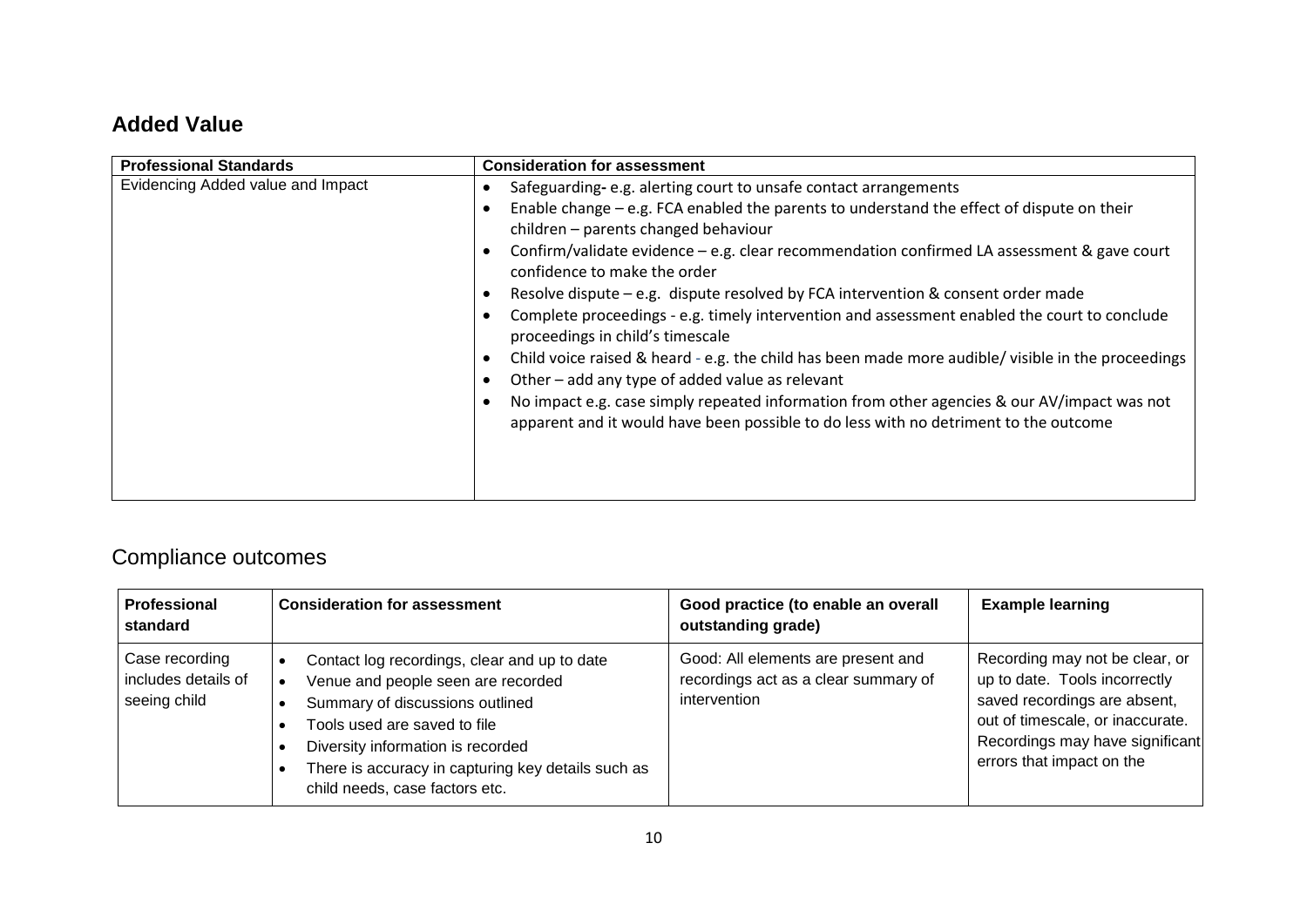|                                                                                                                                                                 |                                                                                                                                                                                                                                                                                                                                                                                                                                                                                                                                                                                                                                                                                                              |                                                                                                                                                                                      | meaning or understanding of<br>information or actions                                                                                                                                                                                                                                                                                                                                             |
|-----------------------------------------------------------------------------------------------------------------------------------------------------------------|--------------------------------------------------------------------------------------------------------------------------------------------------------------------------------------------------------------------------------------------------------------------------------------------------------------------------------------------------------------------------------------------------------------------------------------------------------------------------------------------------------------------------------------------------------------------------------------------------------------------------------------------------------------------------------------------------------------|--------------------------------------------------------------------------------------------------------------------------------------------------------------------------------------|---------------------------------------------------------------------------------------------------------------------------------------------------------------------------------------------------------------------------------------------------------------------------------------------------------------------------------------------------------------------------------------------------|
| Case planning<br>records plans in<br>child-centred way.<br>Includes how, when<br>and why to see the<br>child. Tools and<br>techniques to be<br>used identified. | Case plan is completed within 10 days of allocation<br>$\bullet$<br>Work is commenced early and results in timely<br>completion<br>Diversity needs of the child are recorded<br>Methods of intervention are considered, including<br>tools to be used<br>Case plans are updated/reviewed<br>$\bullet$<br>Case plans account for engaging with service<br>$\bullet$<br>users, i.e. parents, carers, and also other<br>professionals to ensure that engagement with the<br>child is planned in a way that will best meet their<br>needs, and ensure engagement with the process<br>The child is aware of how their views will be<br>communicated to the court and how they will be<br>informed of the outcomes | Good: All elements are present and the<br>case plan is an effective tool to outline<br>key activity, tasks and planned<br>intervention to achieve the best outcome<br>for the child. | The case plan has elements of<br>effective planning, but is not<br>reviewed, updated, or<br>information is not clear. Tools<br>are referred to but no indication<br>of implementation or use. The<br>engagement of the child within<br>the planning process is not<br>outlined. There is no evidence of<br>either a case plan, or effective<br>case planning within the case<br>plan/contact log. |
| Tools and direct<br>work uploaded.                                                                                                                              | Tools saved on ECMS<br>$\bullet$<br>Use of evidence Informed Practice tools result in<br>$\bullet$<br>analytical reporting<br>Summaries of outcomes of tools and direct work is<br>$\bullet$<br>recorded on contact log<br>Where different tools are used, these are<br>$\bullet$<br>accounted for within plans and recording<br>Use of children's apps where appropriate<br>$\bullet$                                                                                                                                                                                                                                                                                                                       | Good: All elements are present with tools<br>effectively administered.                                                                                                               | Tools are referenced but saved<br>in the wrong place, or not<br>used/summarised with a lack of<br>clarity around the reasoning<br>behind this. Use of tools to<br>assist planning and intervention,<br>especially in engaging with the<br>child is not addressed on the file<br>(log of case plan). Lack of<br>evidence based assessment.                                                         |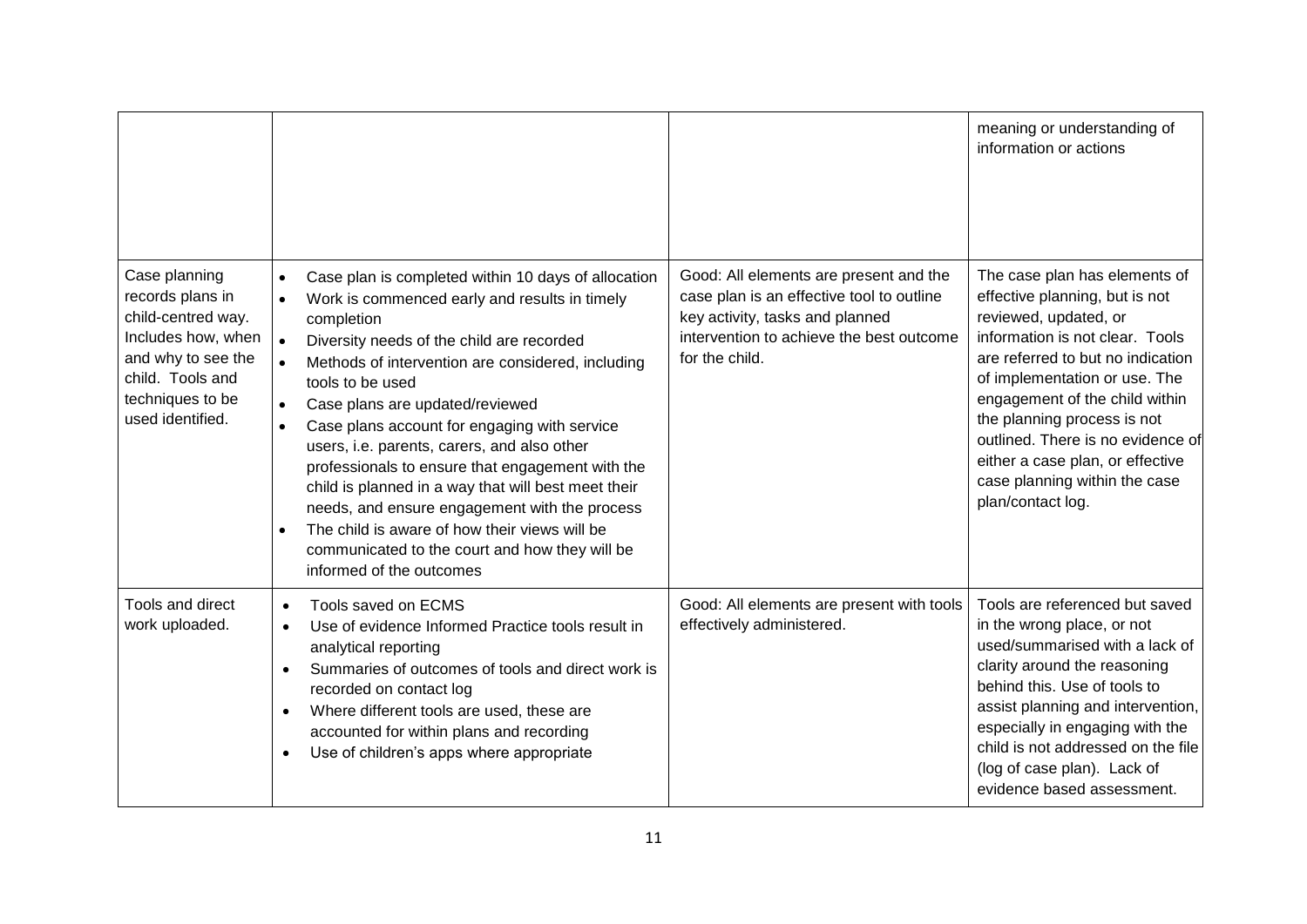| Report is succinct,<br>legible and<br>understandable to<br>child (dependant on<br>age and ability) and<br>adds value to<br>court's decision<br>making | Report provides relevant and accurate<br>background information relating to the application<br>Key safeguarding information is summarised with<br>a clear assessment of risk relevant to the child<br>Engagement and direct work with the child is<br>summarised with their wishes and feelings clearly<br>outlined<br>Direct quotes from the child are used where<br>relevant, or tools used are detailed/attached, i.e.<br>letter to the judge<br>The report is child centred, and in language that<br>would be understood by the child if they were to<br>read it, dependent on age and level of<br>understanding | Good: All aspects are present with the<br>report providing a clear account of<br>intervention and ensures the best<br>outcome is achieved. | Report addresses relevant<br>issues but may be detailed and<br>lack analysis. Outcome is safe<br>though the basis of the<br>assessment and intervention is<br>not clear and logical. Report<br>recommendations are not safe.<br>or do not follow as a logical<br>consequence of assessment.<br>The report is adult focused<br>rather than child centred, and<br>does not address key issues for<br>the child. Grammatical and<br>spelling errors significantly<br>impact on the quality and<br>understanding of the report |
|-------------------------------------------------------------------------------------------------------------------------------------------------------|----------------------------------------------------------------------------------------------------------------------------------------------------------------------------------------------------------------------------------------------------------------------------------------------------------------------------------------------------------------------------------------------------------------------------------------------------------------------------------------------------------------------------------------------------------------------------------------------------------------------|--------------------------------------------------------------------------------------------------------------------------------------------|----------------------------------------------------------------------------------------------------------------------------------------------------------------------------------------------------------------------------------------------------------------------------------------------------------------------------------------------------------------------------------------------------------------------------------------------------------------------------------------------------------------------------|
|-------------------------------------------------------------------------------------------------------------------------------------------------------|----------------------------------------------------------------------------------------------------------------------------------------------------------------------------------------------------------------------------------------------------------------------------------------------------------------------------------------------------------------------------------------------------------------------------------------------------------------------------------------------------------------------------------------------------------------------------------------------------------------------|--------------------------------------------------------------------------------------------------------------------------------------------|----------------------------------------------------------------------------------------------------------------------------------------------------------------------------------------------------------------------------------------------------------------------------------------------------------------------------------------------------------------------------------------------------------------------------------------------------------------------------------------------------------------------------|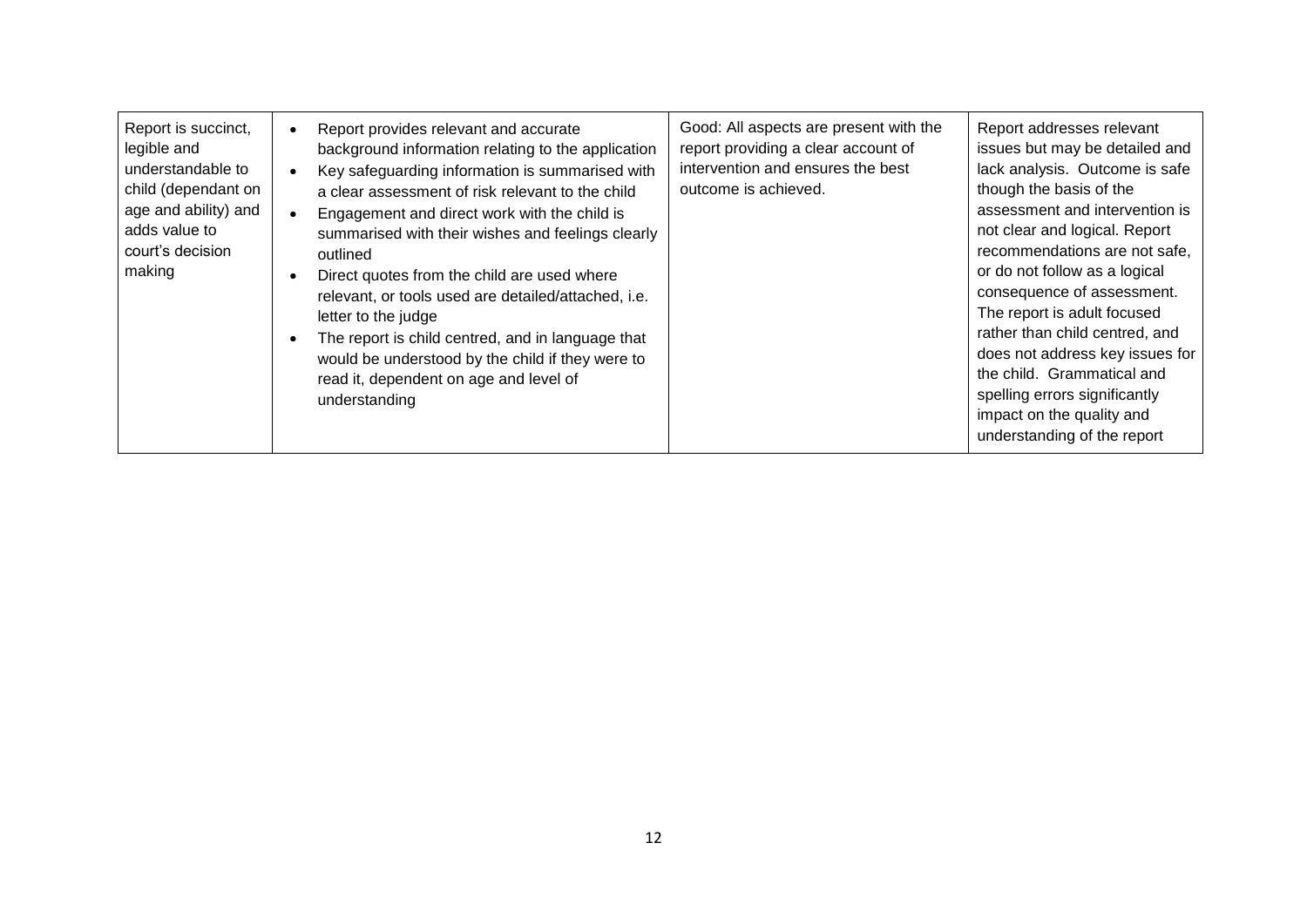

## **Appendix three**

## **Quality Assurance and Impact Tool (July 2017)**

| Area of work<br>being reviewed | Area              |  |
|--------------------------------|-------------------|--|
| <b>Practitioner</b><br>name    | <b>Reviewer</b>   |  |
| <b>ECMS number</b>             | Date of<br>review |  |
| Law type                       |                   |  |

#### **Quality and Impact Assessment**

Taking into account the domain descriptors and professional standards in the Quality and Impact Assurance Model Guidance, a summary of evidence of good practice achieved the following:

| <b>Domain</b>                                                                 | What did we do?<br>How well did we do it?<br>What difference did we make?                                                                                                                                                                      |
|-------------------------------------------------------------------------------|------------------------------------------------------------------------------------------------------------------------------------------------------------------------------------------------------------------------------------------------|
| Safe                                                                          | Safe recommendations<br>Effective use of tools<br>Analysis of risk and impact assessment<br>Evidenced based analysis<br>Child centred assessment<br>Appropriate liaison with key agencies<br>Comment:                                          |
| Better represented (including<br>advice to court, avoiding<br>delay or drift) | Clear, evidence based recommendations<br>Timely, proportionate and responsive service<br>Effective case planning<br>Child's uniqueness is well reported/represented<br>Effective engagement with stakeholders and<br>professionals<br>Comment: |
| Heard (child's voice)                                                         | Effective child engagement<br>Diversity factors identified/analysed<br>Child centred<br>Communication of outcomes to the child<br>Comment:                                                                                                     |
| Enabled and advised                                                           | Information gathered and analysed effectively<br>Diversity factors identified/analysed<br>Effective intervention to promote change<br>Comment:                                                                                                 |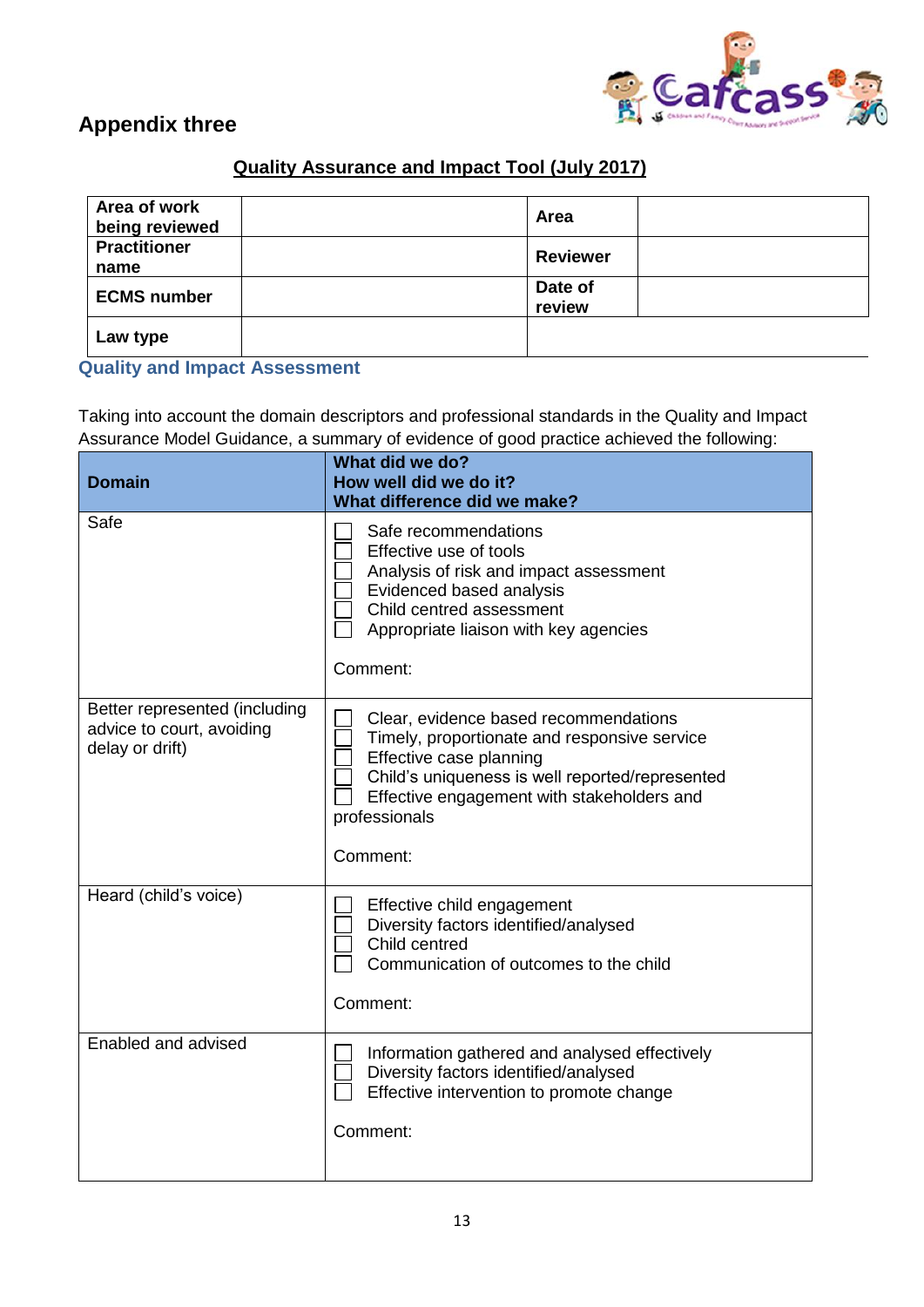| What more could have been evidenced to achieve the best outcome for the child? |                                                                                                                                                                                              |  |
|--------------------------------------------------------------------------------|----------------------------------------------------------------------------------------------------------------------------------------------------------------------------------------------|--|
| <b>Area for assessments</b>                                                    | Summary of learning actions (to populate individual log)                                                                                                                                     |  |
| Safeguarding                                                                   | Insufficient risk analysis<br>Unsafe recommendations<br>Quality of analysis limited<br>Insufficient use of tools<br>Comment:                                                                 |  |
| Child engagement and<br>achieving best outcomes                                | Ineffective child engagement<br>Ineffective diversity analysis<br>Insufficient use of tools<br>Quality of recommendations<br>Ineffective engagement with IROs and other agencies<br>Comment: |  |
| Compliance with policy                                                         | Case recording<br>Case planning<br>Missing evidence/incorrect information<br>Not followed (other) policy<br>Manager oversight<br>Comment:                                                    |  |
| Service user/stakeholder<br>feedback                                           | Identifies learning<br>Limited evidence of engaging service users in the<br>process<br>Comment:                                                                                              |  |

| Immediate safeguarding actions required<br>(List any immediate actions required in order to ensure the child is safeguarded) |  |
|------------------------------------------------------------------------------------------------------------------------------|--|
| Yes<br>No                                                                                                                    |  |
| Comment:                                                                                                                     |  |
|                                                                                                                              |  |